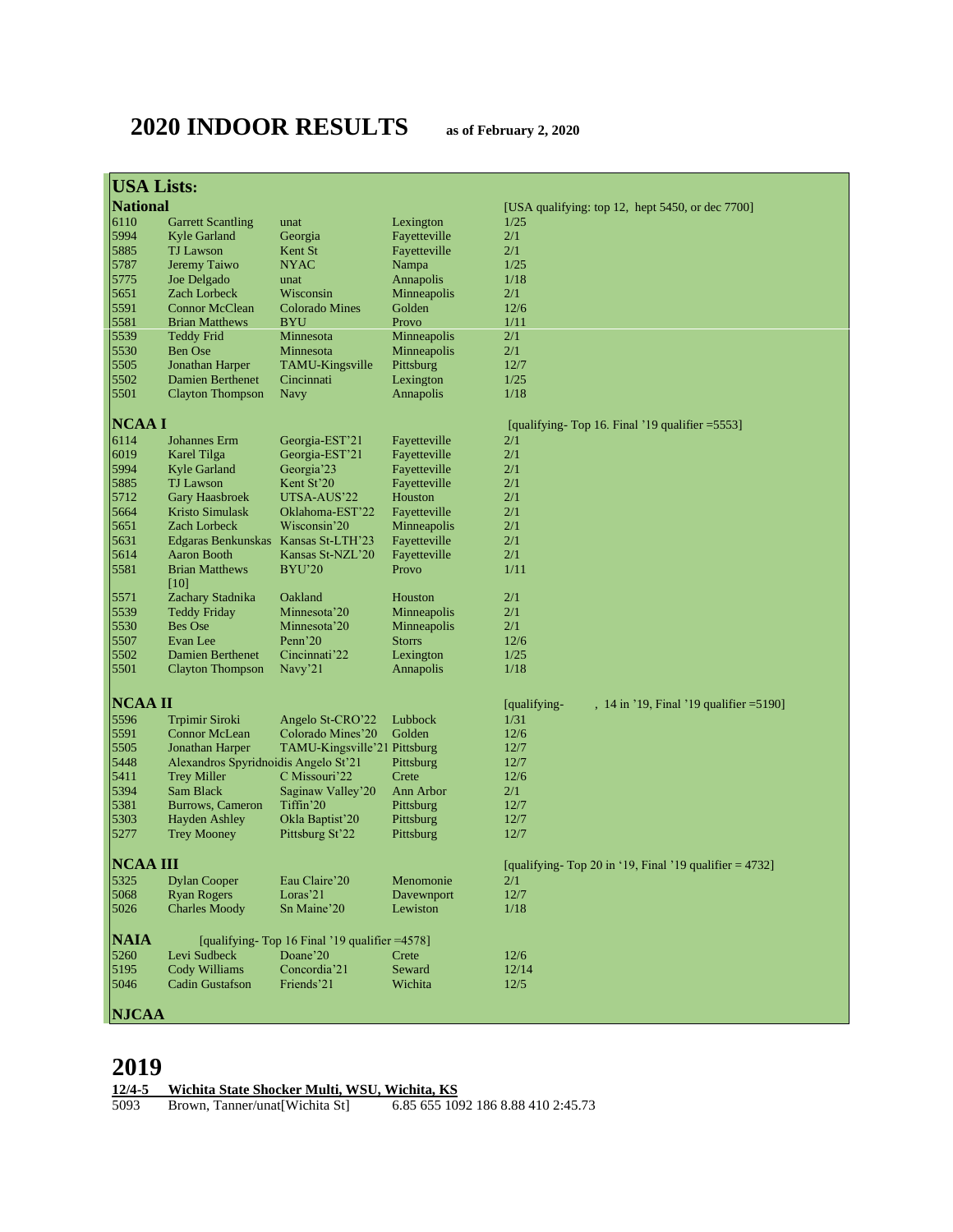| 5046         | Gustafson, Cadin/Friends'21                                              | 7.16 704 1101 183 8.54 380 2:48.15                                                                                |
|--------------|--------------------------------------------------------------------------|-------------------------------------------------------------------------------------------------------------------|
| 4794         | Eckert, Clay/Wichita St'23,                                              | 7.33 633 1032 174 8.81 430 2:47.27                                                                                |
|              |                                                                          | 4781 Vann, Nathan/unat[Wichita St], 4415 Shaffer, Lucas/Wichita St'21, 4356 Dubbert, Davis/Wichita St'22, 4163    |
|              |                                                                          | Stegman, Bryce/Friends'21, 4122 Fellers, Reid/Okla Baptist'22, 3956 Cleveland, Davey/Okla Baptist'21, 3770 Potts, |
|              |                                                                          | Ben/Okla Baptist'23, 3754 Dial, Storm/unat[Wichita St], 3692 Downes, Grant/Wichita St'21[7.09 686 1146 177 8.40   |
|              |                                                                          | nh dnf], 3602 Nutter, Zane/Okla Baptist'23, 3397 Gaddie, Joel/Friends'23, 3216 Askew, Carson/Okla Baptist'23,     |
|              | 15s, 15f.                                                                |                                                                                                                   |
| $12/5 - 6$   | Doane College Holiday, Crete, NE                                         |                                                                                                                   |
| 5411         | Miller, Trey/C Missouri'22                                               | 7.06 734 1156 205 8.59 405 2:51.07                                                                                |
| 5260         | Sudbeck, Levi/Doane'20                                                   | 7.41 629 1180 205 8.35 495 3:03.19                                                                                |
| 5059         | Francis, Garrett/C Missouri'22                                           | 7.37 672 1140 196 8.66 415 2:52.80                                                                                |
|              |                                                                          | 4550 Dickmander, Julius/Doane' 20, 4508 Davis, Trent/C Missouri' 22, 4026 Heitz, Lucas/Central(IA)' 23,3898       |
|              |                                                                          | Scholes, Calaway/C Missouri'21, 3793 Black, Emmett/Doane'23, 3672 Thompson, Nick/Central(IA)'22, 3385 Officer-    |
|              | Thurston, Jameson/Doane'23, 10s, 10f.                                    |                                                                                                                   |
| $12/5 - 6$   | <b>UConn Multi Challenge, Storrs, CT</b>                                 |                                                                                                                   |
| 5507         | Lee, Evan/Penn'20                                                        | 7.06 678 1302 199 8.69 470 2:47.92                                                                                |
| 5423         | Torney, Jordan/UConn'21                                                  | 7.05 713 1225 187 8.29 440 2:50.25                                                                                |
| 5073         |                                                                          |                                                                                                                   |
|              | Mirfield, James/Penn'21                                                  | 7.24 687 1421 193 8.66 400 3:09.91                                                                                |
|              |                                                                          | 4851 Grosse, Benjamin/UConn'21, 4750 Nealy, Drew/Rhode Island'21, 4546 Brown, Dan/S Conn St'21, 4415 Prouty,      |
|              |                                                                          | Joshua/S Conn St'22, 4292 Cirella, Stephen/Rhode Island'21, 4147 Smith, Shane/S Conn St'22, 3491 Beck, Jordan/S   |
|              | Conn St'23, 12s, 10f.                                                    |                                                                                                                   |
| $12/5 - 6$   | Colorado School of Mines Multi, Golden, CO                               |                                                                                                                   |
| 5591         | McClean, Connor/Colo Mines'20                                            | 7.03 701 1166 188 8.31 510 2:49.14                                                                                |
| 5506         | Ghizzone, Andrew/On                                                      | 7.13 702 1229 188 8.22 490 2:54.01                                                                                |
| 5061         | Rhoads, Wyatt/Colorado'20                                                | 7.23 665 1168 185 8.50 430 2:55.57                                                                                |
| 5029         | Heide, Dawson/Colo Mesa'22                                               | 7.05 670 1034 191 8.37 420 3:03.76                                                                                |
| 5019         | Lundgren, Eric/Colo St'22                                                | 7.22 676 1624 191 8.99 340 3:00.21                                                                                |
| 4913         | Sather, Hayden/Colo Mines'20                                             | 7.17 651 1184 179 8.98 410 2:48.72                                                                                |
|              |                                                                          | 4896 Repsher, Sam/UC-Colo Spgs'22, 4839 Krog, Lincoln/Azusa Pacific'23, 4751 Galinda Vega, Mauricio/Colo St'23    |
|              |                                                                          | 4621 Butcher, Justin/W Colo'20, 4435 Ell, Hayden/W Colo'23, 4379 Ewer, Wyatt/W Colo'23, 4355 McDaniel, Casey/     |
|              |                                                                          | Colo Mesa'23, 4198 McLean, Chase/Colo Mines'21 (pv nh), 4132 Richmond, Seth/UC-Colo Spgs'22, 4029 Pakkebier,      |
|              |                                                                          | Jack/Fort Hays St'22, 3645 Sierra, Eric/UC-Colo Spgs'23, 3396 Brown, Pete/Chadron St'23, 3317 Apps, Nicholas/W    |
|              | Colo '23, 21s, 19f.                                                      |                                                                                                                   |
| 12/6         | Dakota Classic Pentathlon, NDSU, Fargo, NDpp                             | [Pentathlon=60H LJ SP HJ 1000m]                                                                                   |
| 3804         | Klimpke, Ben/N Dakota ST U'20                                            | 8.42 719 1190 198 2:58.33                                                                                         |
|              |                                                                          | 3698 Vanerp, Eric/unat, 3575 Ukkleberg, Tony/unat, 3508 Matzen, Tont/MSM-Moorhead'20, 3489 Malsam, Bryce/         |
|              |                                                                          | Northern St'20, 3367 Penner, Jackson/U Mary'20, 3253 Brewer, Kelson/Northern St'20, 3057 McGlynn, Chris/N         |
|              |                                                                          | Dakota St'22,2824 Vetsch, Jack/N Dakota'22, 2808 Glaser, Brett/unat, 2784 Hall, Michael/unat, 2484 Levin, Jacob/N |
|              |                                                                          | Dakota St'23, 2438 Casey, Tyler/U Mary'22, 2278 Hidani, Ben/N Dakota'23. 15s, 14f.                                |
| $12/6 - 7$   | <b>Boo Rogers CE, Pittsburg St U, Pittsburg, KS</b>                      |                                                                                                                   |
| 5505         | Harper, Jonathan/TAMU-Kingsville'21 7.08 701 1331 189 8.43 470 2:51.73   |                                                                                                                   |
| 5448         | Spyridonidis, Alexandros/Angelo St'21 7.34 723 1257 195 8.64 470 2:49.65 |                                                                                                                   |
| 5381         | Burrows, Cameron/Tiffin'20                                               | 7.07 724 1112 219 8.62 460 3:18.41                                                                                |
| 5303         | Ashley, Hayden/Okla Baptist'20 7.31 665 1237 192 8.96 480 2:43.73        |                                                                                                                   |
| 5277         | Mooney, Trey/Pittsburg St'22                                             | 7.24 708 1420 195 8.62 360 2:46.30                                                                                |
|              |                                                                          | 4898 Wallace, Dean/TAMU-Kingsville'21, 4666 Goode, Creede/Angelo St'22, 4319 Lumpkins, Kyle/Angelo St'23,         |
|              |                                                                          | 3847 Seidel, Wyatt/Emporia St'22, 3568 Higgins, Peyton/TAMU-Commerce'22, 13s,10f.                                 |
| $12/6 - 7$   | <b>Eastern Washington U Candy Cane, Cheney, WA</b>                       | 155m, 55m1                                                                                                        |
| 5238         | Shurtliff, Grant/unat                                                    | 6.84 695 1237 194 8.16 480 3:01.01                                                                                |
|              |                                                                          | 4826 Pullin Aaron/E Washington'20, 4623 Treat, Race/unat, 4414 Simonsen, Luke/C Washington'21, 4354 Wallace,      |
|              |                                                                          | Forest/unat, 4216 Delatorre, Jersus/una[SpokaneCC], 4149 Cummings, Cooper/W Washington'22, 4056 Conley,           |
|              |                                                                          | Elijah/E Wash'22, 4014 Hammer, Elijah/E Wash'22, 3607 Lane, James/E Wash'23, 3231 Linhart-Wubbena/unat,           |
|              | 13s, 12f.                                                                |                                                                                                                   |
| $12/6 - 7$   | Bast-Cregger, Roanoke College, Salem, VA                                 |                                                                                                                   |
| 5007         | Shouse, Christian/Carson-Newman'23                                       | 7.07 694 1157 209 9.06 384 3:09.21                                                                                |
| 4942         | Jungmichel, Stefam/Queens (NC)-GER'22                                    | 7.23 687 1180 191 8.83 364 2:52.77                                                                                |
|              |                                                                          | Klein, Niklas/Queens(NC)-GER'22, 3854 Fulani, Muhammed/VA-Lynchburg'22, 3457 Enstrom, Miles/Roanoke'23,           |
|              |                                                                          |                                                                                                                   |
|              | Bobbitt/Queens(NC)'21, 13s,9f.                                           | 3437 Bohon, Hunter/Roanoke'23, 3294 Banks, Wade/E Mennonite'22, 3142 Hooker, Donell/Methodist'23, 3130            |
|              |                                                                          |                                                                                                                   |
| $12/6 - 7$   | <b>SDSU Holiday, Brookings, SD</b><br>McMahon, Kenneth/S Dakota'21       |                                                                                                                   |
| 5181<br>5138 | Hieber, Evan/S Dakota St'20                                              | 7.07 618 1258 205 8.47 393 2:51.96                                                                                |
|              |                                                                          | 7.47 650 1250 202 8.67 423 2:53.09                                                                                |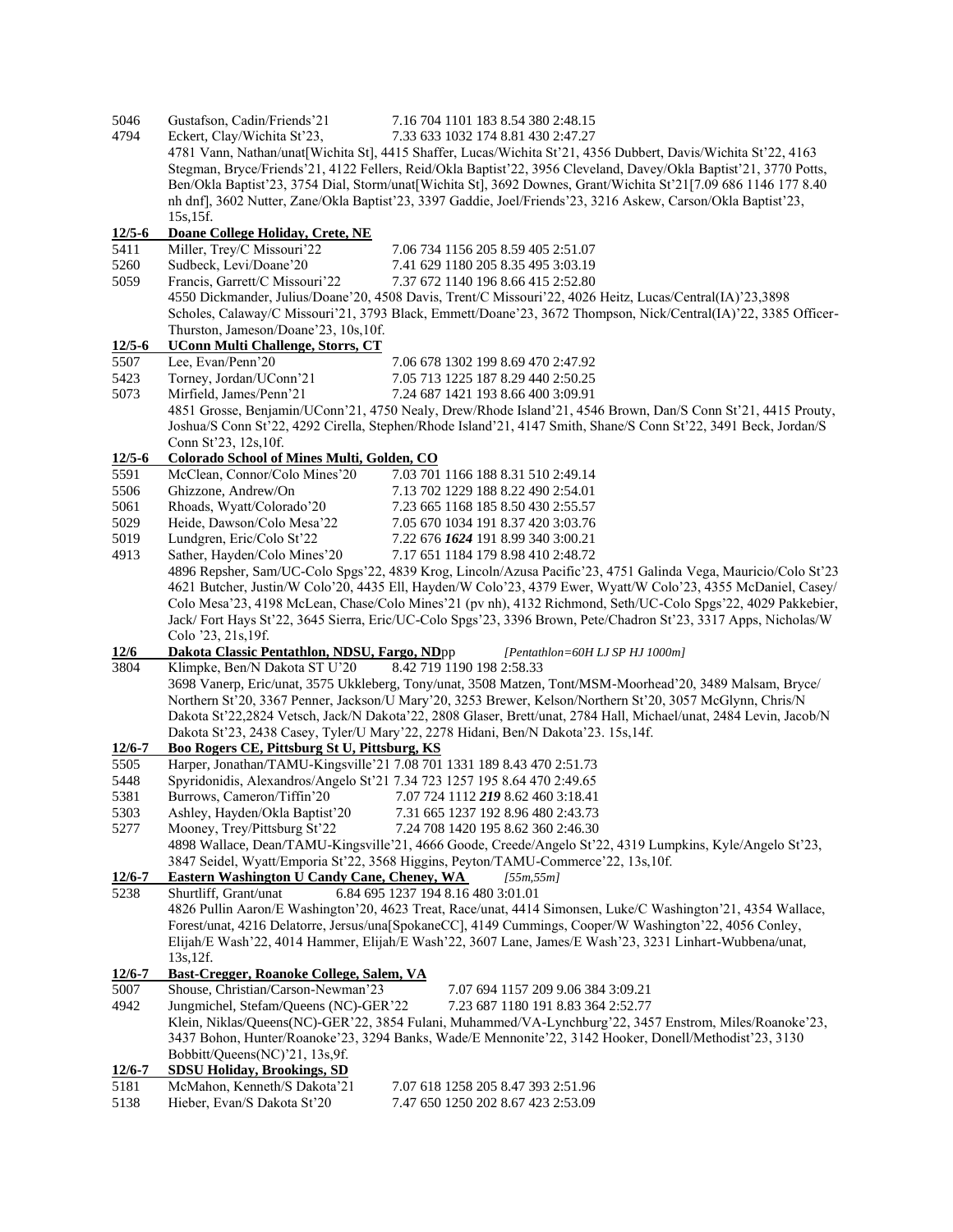4869 Faurot, Marshall/S Dakota'23, 4669 Stupalsky, William/S Dakota'23, 4549 Johnson, Arik/Concordia-St Paul'22, 4281 Lubarski/Wyatt/unat[Minn], 4218 Weibelhaus, Seth/Mount Marty'23, 4212 Donohoe, Josh/S Dakota St'22, 4074 Schleis, Mason/Mount Marty'23, 3317 McManamon, Conor/unat[Minn], 3147 Burtzlaff, Payton/Mount Marty'23, 14s,11f

#### **12/6-7 Yellowjacket Holiday, Black Hills St, Spearfish, SD**

4781 Wrzesinski, Cleet/Dickinson St'20, 3951 Hepp, Tristan/Black Hills St'20, 3263 Zander, Hoyt/Dickinso St'2?, 4s,4f.

# **12/6-7 Bison Open, Bucknell U, Lewisburg, PA**

5085 Dillard, Isaiah/Penn St'22 7.14 696 1079 198 8.26 375 2:58.98 4494 Dunne, Ethan/Bucknel'22, 4275 Reed, Nate/Shippensburg'22, 4232 Wukitsevits, Tyler/Bucknell'22, 4031 Anderson, Hank/Bloomsburg'22, 4002 Bolles, David/Penn St'22, 3862 Barnes, Isaiah/Shippensburg'23, 3796 Brewer, Aiden/Bucknell'22, 3586 Williamson, Isaiah/Mt St Marys'21, 3424 Gehnet, Adam/Lock Haven UC, 10s,10f.

### **12/6-7 Marietta College Multis, Marietta, OH**

4123 Fox, Adam/Muskingum'20, 3366 Steele, Chase/Glenville St'23, 3057 Alfred-Rubio, Joseph/Glenville St'22., 6s,6f.

# **12/6-7 Mel Tjeerdsma Classic, NW Missouri St, Maryville, MO**

5012 Stock, Logan/Washburn'21 7.39 685 1109 198 8.79 407 2:54.49 4813 Swindler, Brock/NW Missouri'21, 4634 Pearl, Michael/Washburn'21,4447 Connealy, Jeremiah/Benedictine (KS)'20, 4241 Pauly, Jacob/Maryville'23, 4155 Weaver, Trevon/Neb-Kearney'22, 4085 Readnour, Isaac/Maryville'23, 3951 Belden, Jarod/York(NE)'23, 3867 Janseen, Luca/Baker'22, 3840 Mernagh, Austin/Benedictine(KS)'23, 3801 Young, Austin/Maryville'23, 3639 Hackman, Hayden/C Methodist'21, 3480 Schluter, Derrick/unat, 15s,13f.

#### **12/6-7 Saginaw Valley Holiday/Multis, SVSU, Saginaw, MI**

- 5206 Stadnicka, Zachary/Oakland'2? 7.18 661 1195 198 8.66 420 2:48.61
- 4946 Moore, Travis/Ashland'21 7.48 637 1219 195 8.42 350 2:44.70
- 4901 Tabor, Ethan/Ashland'22 7.15 685 1189 189 8.71 320 2:49.47
	- 4854 Lester, Skyler/E Michigan'21, 4695 Beaudoin, Shawn/W Ontario-CAN'21, 4643 Westarb, Dan/Saginaw Valley '21,4529 Evans, Ryan/W Ontario-CAN'21, 4364 Timm, Caleb/Oakland'23, 4150 Hendricks-Polla, Jared/W Ontario-CAN'21, 3863 Behme, Sebastian/Spring Arbor'21, 3805 Fennell, Sam/W Ontario-CAN'20, 3761 Sage, Micah/Spring Arbor'22, 15s,12f.

### **12/6-7 Lehigh U Fast Times, Bethlehem, PA**

4594 Estadt, Garth/E Stroudsburg'20, 4572 Oliver, Tommy/Kutztown'21, 4414 Brado, Tyler/Cobleskill'21, 4131 Krzyzaniak, Eric/E Stroudsburg'21, 4129 Daley, Daniel/E Stroudsburg'22, 4024 Scamardella, Jonathan/Stevens'22, 3967 Angelone, Aiden/Steven'23, 3932 Scott, Ian/Lehigh'23, 3911 Costabel, Kevin/E Styroudsburg'20, 3867 Williams, Donnell/W Chester'22, 3865 Springstead, David/Stevens'23, 3719 Schwindt, Alex/Stevens'23, 3692 Siani, John/Lehigh'23, 3580 Clarke, Darien/Kutztown'23, 3416 Baumgardner, Cameron/Kutztown'23, 17s,15f.

# **12/6-7 St Ambrose College Frigid Bee, Davenport, IA**

5068 Rogers, Ryan/Loras'21 7.19 646 1111 194 8.56 454 3:02.03 *[5093]*

4352 Lewis, Michael/Lewis'20, 3725 Rutledge, Bubba/Grand View'23, 3455 Madsen, Sean/Grand View'22, 3367 Thongvanh, Malachi/Grand View'22, 3299 Large, Jacob/Grand View'22, 3214 Norris, Keegan/St Ambrose'21, 3151 Reid, Josh/St Ambrose'21, 9s,8f.

# **12/7-8 Mike Kowal Multis, Edinboro U, Edinboro, PA**

4739 McQuown, Ryan/Slippery Rock'21, 4564 Wadsworth, Jacob/Alfred St'22, 4298 Rabsahl, Sven/Seton Hill'21, 4207 Goodman, Jason/Slippery Rock'22, 3606 Adams, Kyle/unat, 3402 Stein, Derek/Alfred St'22, 3281 Kudrick, Dustin/unat, 9s,8f.

# **12/13 Kasnas State Winter Pentathlon, Manhattan, KS** *[60H lj sp hj 1000]*

- 4137 Shankar, Tejaswin/Kansas St-IND'21 8.31 685 1149 223 2:41.62
	- 2s,1f.

#### **12/13-14 Concordia U Bulldog, Seward, NE**

5195 Williams, Cody/Concordia(NE)'21 7.54 669 1091 202 8.46 475 2:57.47

4140 Reeser, Jeremiah/Concordia(NE)'21, 3942 Lyon, Rees/Concordia(NE)'22. 3s,3f.

# **12/13-14 Pioneer Winter Multi, Utica, NY**

3866 Broughman, Derek/Ottawa-CAN, 3557 Braun, Jared/RPI'22, 3432 Wise, Tim/RPI'21, 3209 Molzahn, Dan/RPI'20, 5s,4f.

# **12/13-14 Dartmouth-New Hamp-Vermont tri, Hanover, NH**

4815 Paraasky, Alex/Vermont'20, 4591 Snide, D.J./Vermont'21, 4529 Luck, Connor/Dartmouth'23[7.43 628 1176 178 9.79 400, 2:52.00], 4411Marx, Will/ Dartmouth'22[7.14 610 926 184 9.09 330 2:57.29], 4367 Cashman, Ryan/Dartmouth '22 [7.25 663 952 175 9.71 340 2:51.66] 5s,5f.

# **2020**

#### **1/6-7 MSU-UM dual Invt, Montana St J, Bozeman, MT**

- 4799 Neth, Caleb/Montana St'20, 3996 Jepsen, Lucas/Montana St'23, 3640 Thompson-Siporen, Wyatt/Montana St'20, 3635 Martin, Noah/Montana St'20, 3391 Nicholsen, Hunter/Montana St'22, 7s,5f.
- **1/10-11 Snake River Open, Idaho St U, Pocatello, ID**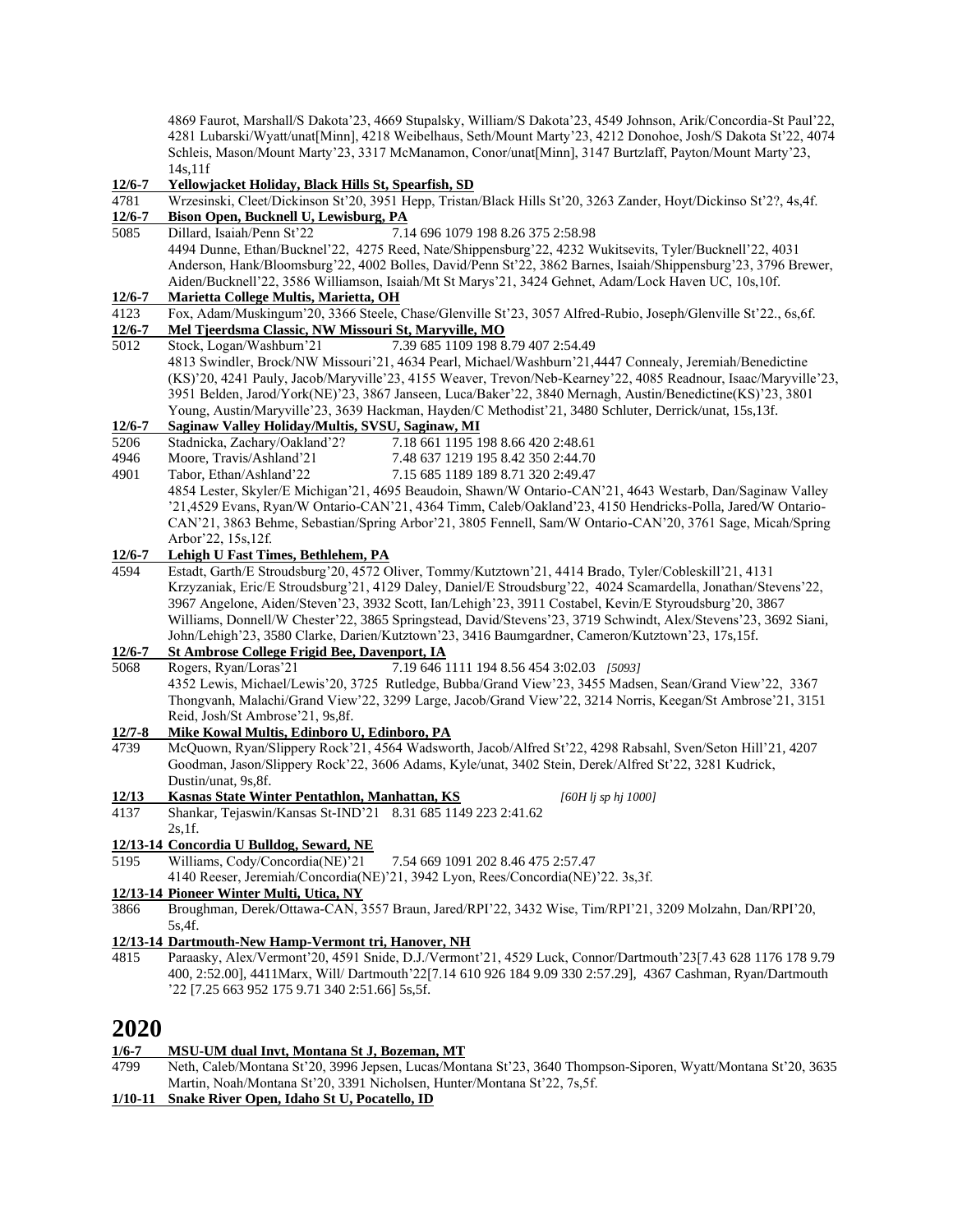4839 Manning, Isaac/Utah Valley'22, 4683 Rudder, Josh/Utah Valley'22, 4573 Mullanix, Cory/Idaho St'21, 3947 Deming, Jacob/Utah Valley'23, 3678 Moore, Caleb/Pocatello TC, 6s,5f.

# **1/10-11 Vandal Open, Kibbie Dome, U of Idaho, Moscow, ID**

5212 Shurtliff, Grant/E Washington'20 7.38 672 1199 194 8.80 490 2:57.81 4723 Pullin, Aaron/E Washington'20, 4548 McGill, Nicholas/Whitworth'20, 4435 Coats, Jonah/E Oregon'22, 4309 Davis, TJ/Spokane CC. 4216 Delatorre, Jesus/Spokane CC, 4037 Bothwell, Christian/Lewis-Clark'23, 3962 Lane, James/E Washington'23, 3920 Tingstad, Joseph/Whitworth'21, 3879Hammer, Elijah/E Wash'22, 3846 Porterfield, Quintin/E Wash'21, 3656 Linehart-Wubbena, Parker/E Wash'22, 3646 Roddewig, Sam/E Oregon'22, 3555 Conley, Elijah/E Wash'22, 3482 Caryle, Andrew/SpokaneCC, 18,s,16f.

# **1/10-11 Edmonds MemoriAL, Purdue U, W Lafayette, IN**

- 5678 Mullings, Ken/U Bahamas'20 7.00 704 1290 206 8.08 450 2.53.38
- 5636 Thompson Jr, Kendrick/U Bahamas'21 6.90 691 1384 200 8.32 450 2:52.37 4699 Moss, Clay/Louisville21, 4561 Degraaf, Shea/SE Missouri'23,4236 Clark, Demetrius/Maryville'23, 4176 Goins, Javaris/Alabama St'20, 4001 Hofrichter, Luke/Butler'22, 3920 Yaeger, Nick/SE Missouri'20, 3917 Lee, Garrett/ Purdue'22, 3955 Martin, Isaiah/Purdue'22[7.27 725 1276 185 8.46 nh dnf], 3462 Carey, Edvaughn/U Bahamas, 11s,11f.

# **1/10-11 Harvard Multis, Cambridge, MA**

4810 Pelusi, Jonathan/Brown/22, 4474 Canty, Westfield St'20, 4320 Tarantino, Matt/Mass-Amherst'22, 4296 O'Donoghue, Thomas/UMass-Amherst'23, 4213 Landau, Liam/Northeasterm'23, 4038 Siaba, Michel-Ange/Stonehill'21, 3887 Puglia, Mark/Northeastern'21, 3643 Stairs, Shawn/Mass-Lowell'23, 3643 Bortone, Nicholas/unat, 11s,9f.

# **1/10-11 Poyau Invt, Brandeis U, Waltham, MA**

4639 Allan, Jack/Brandeis'20, 4198 Morris-Evans, Dionysus/Brandeis'22, 4175 Donoghue, Cameron/Assumption'22, 4025 Digman, ASdam/Fitchburg St'23, 3929 Luciano, Andre/Worcester St'21, 3836 Sacramone, Ben/Fitchburg St'23, 3468 Girouard, Derek/Assumption'21, 8s,7f.

#### **1/10-11 BYU Invt, Provo, UT**

| 5581 | Matthews, Brian/BYU'20 | 7.01 683 1291 201 8.37 460 2:49.39 |
|------|------------------------|------------------------------------|
| 5183 | Witsken, Caleb/BYU'22  | 7.30 646 1277 182 8.37 510 3:08.13 |
| 5098 | Vorkink, Dallin/BYU'22 | 7.43 645 1287 185 8.68 460 2:52.55 |
| 5064 | Walker, Jackson/unat   | 7.30 613 1239 182 8.53 460 2:51.18 |

#### 4s,4f. **1/16-17 Samford U Multis, Birmingham, AL**

4853 Guinn, Connor/Embry-Riddle'21, 4699 Kimberlin, Ty/Samford'22, 4297 Ozburn, Thomas/Samford'21, 4162 Long, Caleb/Montevallo'23, 4006 Adriaanse, Heinrich/Embry-Riddle'23. 3659 Boleware, Nate/Montevallo'23, 3422 Flores, Micah/Montevallo'23, 9s,9f.

### **1/16-17 USAFA CEs, Air Force Academy, CO**

4780 Murphy, Wyatt/Air Force'22, 4604 Engebretson, Bryson/Wyoming'23, 4483 Witsken, Caleb/BYU'22, 3512 Gurchiek, Tyler/Air Force'21, 3375 Walker, Jackson/unat-Provo[7.36 612 1268 nh 9.65 445 dnf], dnf: Price, Hunter/Kula Performance[7.03 740 1552 211 -3387 1st day-- 8.25 nh dnr], Mathews, Brian/BYU'20 [7.10 649 1357 100], Vorkink, Dallin/BYU'22, 9s,5f.

# **1/16-17 Lebanon Valley Dutchman, Annville, Pa**

4085 Bittenbender, Austin/Ursinus'29, 3818 Baughman, Trey/Lancaster Bible'22, 3206 Johnson, Brody/Ursinus'20, 3133 Sabo, Alex/Lebanon Valley'23, 6s,6f.

#### **1/17-18 VMI Keydet Invt, Lexington, VA**

4245 McNamara, Matthew/Army'22, 3793 Singleton, John/High Pt'20, 3778 Binkley, Stephen/High Pt'22, 3754 Burke, Max/VMI'22, 3725 Lewis, Brandon/High Pt '23, 3370 Barnes, Malcolm/BSC-VA'23, 3322 Linko, Kevin/VMI'23, 3221 Ohleger, Graham/VMI'22, 3020 Powell R, Anthony/BSC=VA'23, 3008 Hevener, Ty/VMI'23, dnf: Rosenthal, Chase/Bridgewater'21[7.41 673 1130 191 8.46 = 3648 5 events], 12s,10f.

#### **1/17-18 Susquehanna U, Selinsgrove, PA**

4354 Atcavage, Ryan/Marywood'21, 4245 Gray, Aaron/unat, 3565 Scotti, Christian/Marywood'21, 3518 McGuire, Trent /Susquehanna'22, 3414 Steele, Bryce/Misericordia'22, 3199 Miske, Charlie/Dickinson'23, 3084 Provan, Josiah/ Messiah'23, 8s,7f.

# **1/17-18 Wesley Brown Invt, US Naval Academy, Annapolis, MD**

- 5775 Delgado, Joe/unat 6.97 732 1367 195 8.58 468 2:40.25
- 5501 Thompson, Clayton/Navy' 21 7.11 718 1103 192 8.11 488 2:57.07
- 4927 Johnstone, Thomas/Navy'21 7.29 668 1057 183 8.93 478 3:03.68 4476 Jancek, Jacob/Navy'22, 4337 Autrey, Baynes/Navy'23, 4010 Cella, Josuah/Mt St Marys, 3986 McLeod,

# Christopher/Navy'21, 3268 Williamson, Isaiah/Mt St Marys, 8s,8f

# **1/17-18 Graduate Classic, U of Nebraska, Lincoln, NE running a 2:40**

4988 Stock, Logan/Washburn'21 7.36 665 1191 197 8.78 410 2:58.41 4725 Heinerikson, Kolby/unat, 4720 Pearl, Michael/Washburn'21, 4166 Vrtiska, Rudy/Neb Wesleyan'22, 4111 Jarosz, Zachary/unat, 4026 Cobena, Johan/Cloud CountyCC, 3612 Marcquiece, Cade/Cloud CountyCC' 8s,7f.

**1/17-18 Bates College Heptathlon, Lewistown, ME**<br>
5026 Moody, Charles/Sn Maine 20 7.02 706 1119 181 8.88 415 2:56.53 5026 Moody, Charles/Sn Maine'20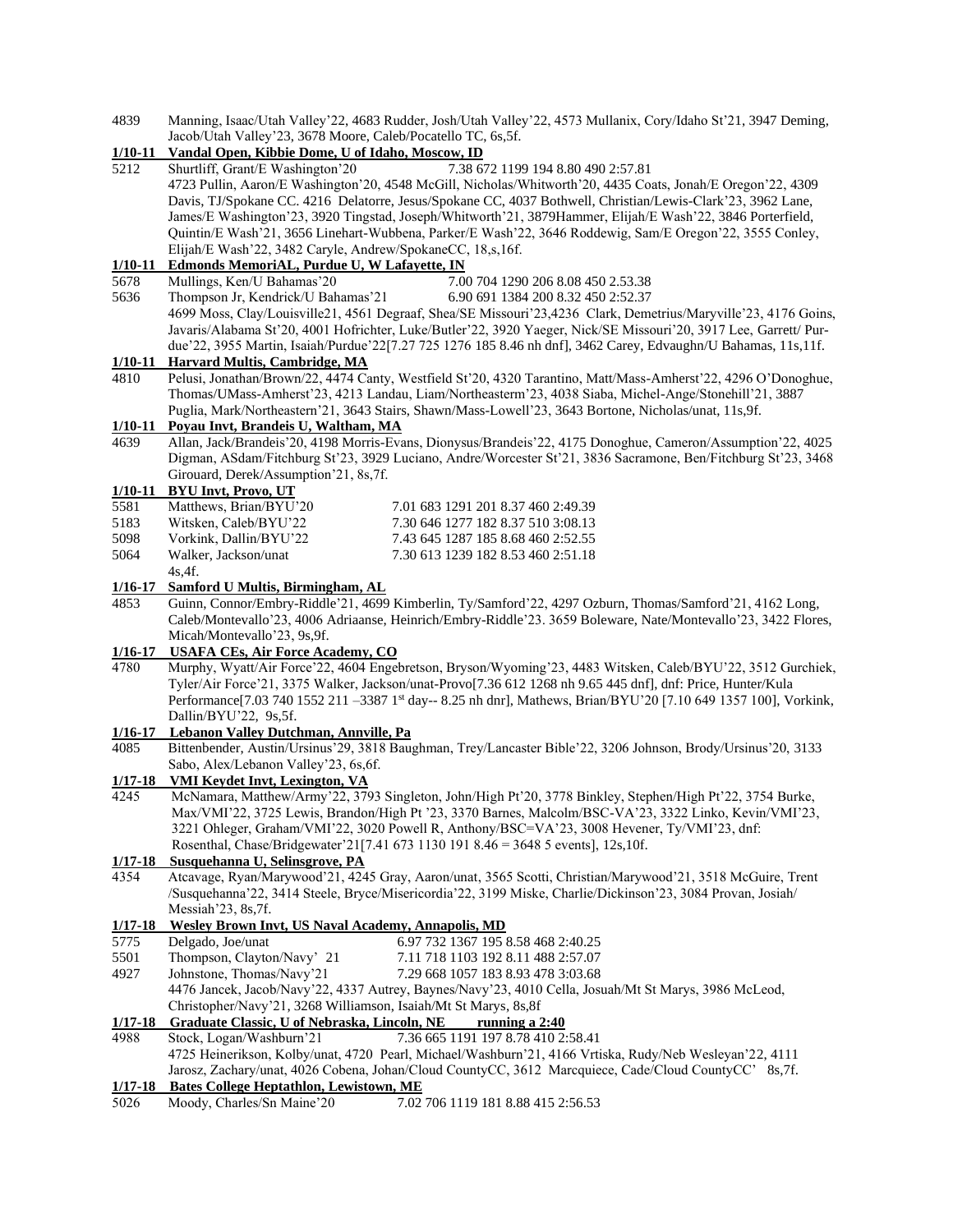4435 Donohue, Brendan/Bates'20, 4197 Cleathero, Camden/unat, 4165 Evans, Liam/Bates'22, 4146 Beaton, Zachary /Maine'23, 3875 Koch, Evan/Bates'23, 3824 Jowett, Jack/Husson'23, 3442 Mahon, Alex/Sn Maine'23, 3247 Evans, Garrett/Bates'22, 10s,10f.

#### **1/23-24 Dr Sander Columbia Challenge, Armory, New York, NY**

| $1/23 - 24$ | Dr Sander Columbia Challenge, Armory, New York, NY                                                            |                                                                                                                  |  |  |
|-------------|---------------------------------------------------------------------------------------------------------------|------------------------------------------------------------------------------------------------------------------|--|--|
| 5320        | Matthews, Brian/BYU'20                                                                                        | 7.10 672 1420 195 8.63 445 2:55.46                                                                               |  |  |
| 5292        | Swaby, Noah/Penn St'22                                                                                        | 7.21 653 1338 183 8.20 445 2:50.72                                                                               |  |  |
| 5073        | Vorkink, Dallin/BYU'22                                                                                        | 7.53 635 1292 192 8.83 465 2:53.88                                                                               |  |  |
| 5042        | Witsken, Caleb/BYU'22                                                                                         | 7.37 633 1284 180 8.81 495 3:00.33                                                                               |  |  |
| 5010        | Whitsett, Demitri/Penn'21                                                                                     | 7.14 711 1105 180 8.74 415 2:54.50                                                                               |  |  |
|             | 4263 Pronovost, Nicholas/UConn'23, 7s, 6f.                                                                    |                                                                                                                  |  |  |
| $1/23 - 24$ | <b>Jayhawk Classic, Kansas U, Lawrence, KS</b>                                                                |                                                                                                                  |  |  |
| 4982        | Burdin, Mark/Kansas'23<br>7.39 679 1328 190 9.07 425 3:01.19                                                  |                                                                                                                  |  |  |
|             |                                                                                                               | 4806 Sunne-Rodriguez-Weems, Sunne/Prairie View'20, 4808 Dresselhaus, Tim/Central Arkansas'22, 4644 Pride,        |  |  |
|             |                                                                                                               | Tyler/Kansas'23, 4314 Bitton, Zac/C Ark'20, 4188 Anthony, Luke/C Ark'22, 4185 Puyear, Creed/Kansas'23, 7s,7f     |  |  |
|             |                                                                                                               |                                                                                                                  |  |  |
| $1/23 - 24$ | Jack Jennett Invt, U Northern Iowa, Cedar Falls, IA                                                           |                                                                                                                  |  |  |
| 5007        | Miedema, Caleb/Illinois St'22                                                                                 | 7.33 669 1286 200 8.90 415 3:05.89                                                                               |  |  |
| 4926        | Thompson, Thai/N Iowa"23                                                                                      | 7.10 666 994 200 8.89 385 2:55.03                                                                                |  |  |
|             |                                                                                                               | 4570 Lowder, JT/Illinois St'23, 4416 Santi, Michael/N Iowa'22, 4351 Butcher, Zach/N Iowa'23, 4151 Wilkerson,     |  |  |
|             |                                                                                                               | Jordan/Illinois St'20[7.15 642 1216 191 9.21 395 dnf], 4043 Brown, Brian/Illinois St'23, 7s,7f.                  |  |  |
| $1/24 - 25$ | Patriot Games, GMU, Fairfax, VA                                                                               |                                                                                                                  |  |  |
| 5132        | Gardner, Cason/George Mason'22                                                                                | 7.24 645 1185 202 8.55 412 2:53.57                                                                               |  |  |
| 4932        | Canedy, Justin/Johns Hopkins'22                                                                               | 7.11 680 1198 196 8.74 362 3:03.43                                                                               |  |  |
|             |                                                                                                               | 4371 Jebb, Alex/unat, 4371 Layton, Daniel/William&Mary'23, 4231 Larkin, Michael/unat, 4158 Posten, Liam/Johns    |  |  |
|             |                                                                                                               | Hopkins'23, 4018 Seals, Steven/George Mason'23, 3672 Su, Matthew/Johns Hopkins'20, 8s, 8f.                       |  |  |
| $1/24 - 25$ | Deloss Dodds Invt, Kansas State U, Manhattan, KS                                                              |                                                                                                                  |  |  |
| 4952        | Parr, Kyle/Kansas St'20                                                                                       | 7.38 685 1094 190 8.68 380 2:48.03                                                                               |  |  |
|             |                                                                                                               | 4362 Stanislaus, Franklyn/Ark-Pine Bluff 22, 3966 Phipps, Sheven/Ark-Pine Bluff 20, dnf: Adamonis, Matas/Kansas  |  |  |
|             | St-LTH'22[7.48 655 1379 187 dnf nh dns], 4s,3f.                                                               |                                                                                                                  |  |  |
| $1/24 - 25$ | <b>Ed Jacoby Multis, Nampa, ID</b>                                                                            |                                                                                                                  |  |  |
| 5787        | Taiwo, Jeremy/NYAC                                                                                            | 7.20 684 1407 212 8.15 461 2:45.51                                                                               |  |  |
| 4968        | Top, Pieter/Westmont'21                                                                                       | 7.04 660 1087 167 8.33 441 2:57.56                                                                               |  |  |
|             |                                                                                                               | 4791 Walker, JJ/Concordia(OR)'22, 4717 Sramek, David/Alaska Anchorage'20, 4694 Dances, Seren/W                   |  |  |
|             |                                                                                                               | Washington'22, 4634 Pearson, Jakob/Weber St'23, 4284 Coates, Jonah/E Oregon'22, 4119 Roddewig, Sam/E             |  |  |
|             |                                                                                                               | Oregon'21, 4111 Smith, Jed/Weber St'23, 4003 Mahlke, Cy/C Idaho'23, 3658 Carrizales, Emmy/Concordia(OR)'20,      |  |  |
|             | 14s, 11f,                                                                                                     |                                                                                                                  |  |  |
| $1/24 - 25$ | McGravy Invt, U of Kentucky, Lexington, KY                                                                    |                                                                                                                  |  |  |
| 6110        | Scantling, Garret/unat                                                                                        | 6.95 712 1621 202 7.91 510 2:52.82                                                                               |  |  |
| 5502        | Berthenet, Damien/Cincinnati'22                                                                               | 7.28 684 1353 196 8.49 460 2:44.72                                                                               |  |  |
|             | 4306 Genereux, Pierce/Ole Miss'23, 4s,3f                                                                      |                                                                                                                  |  |  |
| $1/24 - 25$ | Liberty U Kickoff, Lynchburg, VA                                                                              |                                                                                                                  |  |  |
|             |                                                                                                               |                                                                                                                  |  |  |
| 5131        | Eggers, William/Athletic Lab                                                                                  | 7.31 663 1291 188 8.83 450 2:53.75                                                                               |  |  |
| 5099        | Shouse, Christian/Carson-Newman'23 7.08 706 1142 206 8.98 400 3:04.59                                         |                                                                                                                  |  |  |
|             |                                                                                                               | 4379 Wendt, Zach/Liberty'23, 4334 Ginder, Michael/Liberty'23, 4287 Grob, Tyler/Athletic Lab[7.36 661 1240 182    |  |  |
|             |                                                                                                               | 8.80 nh 2:52.55], 4254 Parker, Shemar/UMES'22, 4128 Trukawka, Dennis/Wingate'23, 4063 Simpson, Scott/            |  |  |
|             |                                                                                                               | Kennesaw St'21, 3844 Goslee, Joshua/UMES'22, 3785 Dunklin, Justin/Frostburg St'22, dnf: Flood, Jack/Athletic     |  |  |
|             | Lab[7.20 withdrew] Williams, Paris/Kennesaw St'20[7.23 withdrew], 15s, 10f.                                   |                                                                                                                  |  |  |
|             | 1/24-25 Illinois Invt, U of Illinois, Champaign-Urbana, IL                                                    |                                                                                                                  |  |  |
| 4633        |                                                                                                               | Ouimet, Aiden/Illinois'23, 4458 Babbington, Alex/Illinois'23, 4113 Skinner, Preston/E Illinois'20, 3772 Bretall, |  |  |
|             | Tony/Milwaukee'23, 3735 Meyer, Aiden/E Illinois'23, 6s,5f.                                                    |                                                                                                                  |  |  |
| $1/24 - 25$ | Hokie Invt, Virginia Tech, Blacksburg, VA                                                                     |                                                                                                                  |  |  |
| 5354        | Pekar, Derek/Virginia'23                                                                                      | 7.21 694 1141 194 8.41 481 2:57.12                                                                               |  |  |
| 5162        | Demory, Jaelyn/Va Tech'21                                                                                     | 7.06 654 1281 176 8.45 451 2:55.41                                                                               |  |  |
| 4926        | Johnson, Benjamin/High Pt'22                                                                                  | 7.52 617 1166 200 8.61 411 2:53.95                                                                               |  |  |
| 4900        | Stainback, Gabriel/High Pt'21                                                                                 | 7.54 635 1235 194 8.72 441 3:05.06                                                                               |  |  |
|             |                                                                                                               | 4662 Holt, James/Va Tech'21, 4199 Yardley, Robert/Charlotte'20, 3653 Omohundro, Elby/Virginia'23[7.19 676 nm     |  |  |
|             | 188 8.92 401 dnf], 3514 Atkins, Mykalee/VCU'22, 8s,8f                                                         |                                                                                                                  |  |  |
| $1/24 - 25$ | Hathaway Distance Classic, Indianapolis, IN                                                                   |                                                                                                                  |  |  |
| 4317        |                                                                                                               | Atkins, Heath/Huntington'21, 4295 Gerke, Bradley/Huntington'20, 3954 Bigler, Max/Wabash'22,3907 Suiter, Ballard  |  |  |
|             | /Wabash'20, 3862Wills, Jaden/Marian(IN)'22, 3772 Cornett, Mathew/Indianapolis'20,3708 Barnett, Sam/Marian(IN) |                                                                                                                  |  |  |
|             | 21, 9s, 7f                                                                                                    |                                                                                                                  |  |  |
| 1/24-25     | Gartland Ibvt, Indiana State U, Terre Haute, IN                                                               |                                                                                                                  |  |  |
|             |                                                                                                               |                                                                                                                  |  |  |

4613 Griffith, Ezra/unat, 4461 Conrad, Mitch/unat, 3948 Knoblett/Vincennes'23, 3760 Riggles, Nicholas/Vincennes'22,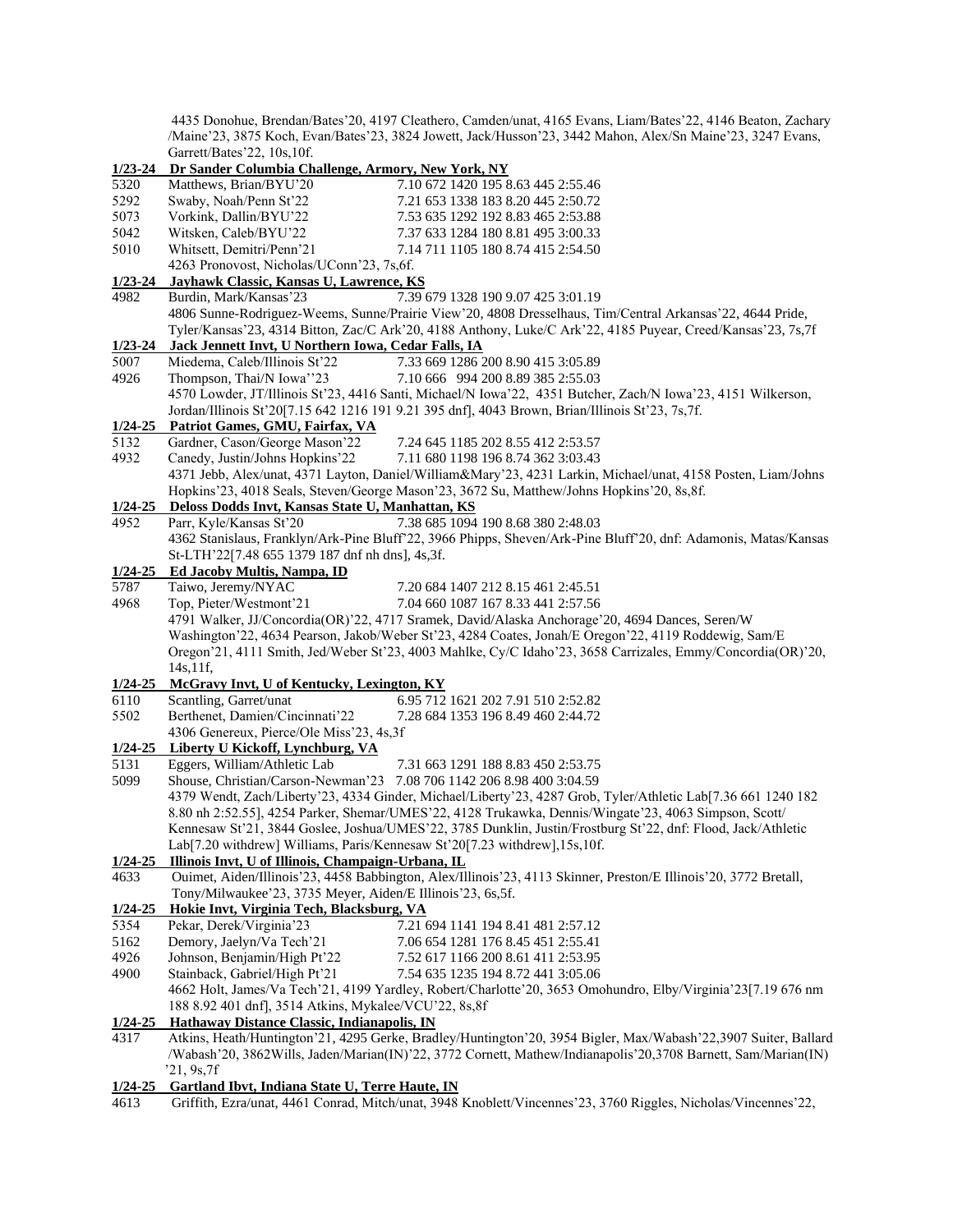3665 Rucinski, Jerry/Evansville'22, 3391 Donaldson, Justin/Evansville'22, 6s,6f.

|             | 1/24-25 Jets Pizza, Saginaw Valley State U, Saginaw, MI                                                   |                                                                                                                                           |  |
|-------------|-----------------------------------------------------------------------------------------------------------|-------------------------------------------------------------------------------------------------------------------------------------------|--|
| 4654        | Marlow, Keandre/Findlay'23, 4429 Izenbart, Joshua/Hope'20, 4291 Timm, Caleb/Oakland U'23, 4237 Reinhard,  |                                                                                                                                           |  |
|             | Davis/Tiffin'23, 4117 Slenk, Christian/In Wesleyan'20, 4036 White, Justus/Tiffin'23, 4010 Willcome, Peter |                                                                                                                                           |  |
|             |                                                                                                           | /Cornerstone'23, 3848 Jaime, Gavin/C Michigan'22, 3606 Hluch, Conner/Walsh'21, 3351 Butzin, Steele/Tiffin'23,                             |  |
|             | 3173 Lycan, Grady/C Michigan'23, 11s, 11f.                                                                |                                                                                                                                           |  |
| $1/24 - 25$ | <b>Cornell U UpState Challenge, Ithaca, NY</b>                                                            |                                                                                                                                           |  |
| 4985        | Zanger, Troy/Binghamton'20                                                                                | 7.41 654 1162 193 8.75 410 2:49.93                                                                                                        |  |
| 4964        | Jeffrey, Clayton/Cornell'20                                                                               | 7.46 679 1052 184 8.55 440 2:54.74                                                                                                        |  |
| 4962        | Colleran, Troy/Amherst'21                                                                                 | 7.22 698 1085 193 9.00 410 2:58.49                                                                                                        |  |
| 4937        | Kashmer, Zachary/Cortland'20                                                                              | 7.31 636 1169 178 8.66 450 2:54.89                                                                                                        |  |
|             |                                                                                                           | 4499 Swiecki, Kyle/Itica'20, 4055 Bright, Jackson/Binghamton'23, 4051 Gilfis, Steven/Buffalo'22, 4028 Trent,                              |  |
|             |                                                                                                           | Jack/Amherst'23, 4001 Karas, Evan/Cornell'23, 3947 Hafner, Nicholas/LeMoyne'23, 3928 Dufton, Jack/Amherst'20,                             |  |
|             |                                                                                                           | 3853 Martin, Kellen/Cortland'21, 3620 Spelke, Max/Amherst'23, 3517 Incledon, JP/Cortland'23. 3113 Malfitano,                              |  |
|             | Nick/Binghamton'23, 16s,15f.                                                                              |                                                                                                                                           |  |
| $1/24 - 25$ | <b>CNU Captains Invt, Newport News, VA</b>                                                                |                                                                                                                                           |  |
| 3750        |                                                                                                           | Armel, Jaqck/Christopher Newport'23, 3601 Park, Riley/Christopher Newport'23, 5s, 5f.                                                     |  |
| $1/24 - 25$ | <b>St. Ambrose U Open, Davenport, IA</b>                                                                  |                                                                                                                                           |  |
| 3413        | Norris, Keegan/St Ambrose'21, 3323 Simpson, Ben/Judson'20, 2s,2f.                                         |                                                                                                                                           |  |
| $1/30 - 31$ | Concordia U. Classic, Seward, NE                                                                          |                                                                                                                                           |  |
| 4655        |                                                                                                           | Dickmander, Julius/Doane'20, 4252 Reeser, Jeremiah/Concordia(NE)'21, 4098 Belden, Jarod/York(NE)'23, 4050                                 |  |
|             |                                                                                                           | McInturf, Jackson/Doane'22, 3912 Krystofiak, Chris/Graceland'21, 3290 Gentry, Zack/Concordia'22, 6s,6f.                                   |  |
| $1/30 - 31$ | <b>Texas Tech Invt, Lubbock, TX</b>                                                                       |                                                                                                                                           |  |
| 5596        | Siroki, Trpimir/Angelo St-CRO'22                                                                          | 7.25 755 1258 200 8.34 475 2:58.77                                                                                                        |  |
| 5409        | Lee, Evan/Penn'20                                                                                         | 7.08 676 1244 191 8.63 475 2:48.68                                                                                                        |  |
| 5222        | Ply, JJ/unat                                                                                              | 7.49 689 1065 203 8.40 415 2:45.00                                                                                                        |  |
| 5206        | Mauritsen, Kale/Texas Tech'23                                                                             | 7.10 743 944 179 8.33 435 2:51.08                                                                                                         |  |
| 5164        | Adden, Bjoern/TAMU-CC-GER'20                                                                              | 7.38 707 1122 194 8.46 445 3:00.53                                                                                                        |  |
| 5154        | Davis, Peyton/Tennessee'23                                                                                | 7.47 690 1208 182 8.72 465 2:49.32                                                                                                        |  |
| 5144        | Gehr, Dominic/Arizona'21                                                                                  | 7.42 669 1220 194 8.72 445 2:52.37                                                                                                        |  |
| 5053        | Cohea, Colton/TAMU-CC'21                                                                                  | 7.17 647 1240 185 9.06 485 3:02.50                                                                                                        |  |
| 5030        | Mirfield, James/Penn'21                                                                                   | 7.31 683 1442 182 8.73 425 3:07.67                                                                                                        |  |
| 5005        | Whatley, Cole/Texas Tech'22                                                                               | 7.52 662 1169 188 8.62 415 2:46.87                                                                                                        |  |
|             |                                                                                                           | 4595 Soto, Yariel/Tennessee-PUR'23[7.01 738 1074 188 8.90 nh 2:45.13], 4525 Christian, Ethan/Abilene Christian                            |  |
|             |                                                                                                           | '23, 4153 Wheeler, Daniel/Abilene Christian'23, 3853 Laskey, Gabe/Abilene Christian'23, 3684 Brown, AL/Abilene                            |  |
|             | Christian'22, dnf: Wasik, Steele/Tennessee'20[7.28 544 withdrew].19s,14f,                                 |                                                                                                                                           |  |
| $1/30 - 31$ | Wichita St U Invt, Wichita, KS                                                                            |                                                                                                                                           |  |
| 4866        |                                                                                                           | Vann, Nathan/unat[Wichita St]- wins on countback, 4-3, 4866 Eckert, Clay/Wichita St'23, 4706 Downes,                                      |  |
|             |                                                                                                           | Grant/Wichita St'21, 4407 Dubbert, Davis/Wichita St'22, 4264 Mull, Jack/CowleyCC'23, 4184 Cade,                                           |  |
|             |                                                                                                           | Marcquiece/Cloud Cty'23, 4114 Shaffer, Lucas/Wichita St'21, 3970 Betton, Andrew/Cloud Cty'23, 3332                                        |  |
|             |                                                                                                           | Reichenberger, Caleb/Cowley CC'23, 3006 Lukava, Davit/Cloud Cty'23, 13s,10f.                                                              |  |
|             | 1/30-31 U Colorado Invt, Boulder, CO                                                                      |                                                                                                                                           |  |
| 4571        | Ghizzone, Andrew/ShoreAC                                                                                  | 7.17 662 1174 189 8.36 475 dnf                                                                                                            |  |
|             | 4458 Butte, Davis/Colorado'20, 4s,2f.                                                                     |                                                                                                                                           |  |
|             | 1/30-31 NY Metro Champs, Ocean Breeze, Staten Island, NY                                                  |                                                                                                                                           |  |
| 3779        |                                                                                                           | Milite, Jeremy/Fordham'20, 3728 Penrod, Connor/NJ Tech'21, 3013 nagotko, James/NJ Tech'21, 3s,3f.                                         |  |
| $1/30 - 31$ | Williams College Ephs Multis, Williamstown, MA                                                            |                                                                                                                                           |  |
|             | 1/31-2/1 Dennis Young, Buena Vista U, Storm Lake, IA                                                      |                                                                                                                                           |  |
| 4377        |                                                                                                           | Wiebelhaus, Seth/Mount Marty'22, 4196 Schleis, Mason/Mount Marty'23, 3807 Harrell, Ryan/Briar Cliff'21, 3564                              |  |
|             |                                                                                                           | Burtzlaff, Payton/Mount Marty'23, 3050 Schaeffer, AJ/Northwestern(IA)'23, 6s, 6f.                                                         |  |
|             | $1/31-2/1$ U Houston G-5 & Super 22, Houston, TX                                                          |                                                                                                                                           |  |
| 5712        | Haasbroek, Gary/UTSA-AUS'22                                                                               | 7.11 725 1205 199 8.40 500 2:47.04                                                                                                        |  |
| 5571        | Stadnika, Zach/Oakland'20                                                                                 | 7.11 680 1285 199 8.20 470 2:50.84                                                                                                        |  |
| 5276        | McFarland, Joel/UTSA'23                                                                                   | 7.13 704 1229 190 8.72 410 2:44.52                                                                                                        |  |
| 5159        |                                                                                                           |                                                                                                                                           |  |
|             | Levesque, Grant/unat[Rice]                                                                                | 7.15 632 1035 177 8.33 500 2:51.25                                                                                                        |  |
| 5052        | Carpenter, Grant/Grand Canyon'23                                                                          | 7.15 660 1270 175 8.58 450 2:59.76                                                                                                        |  |
| 4960        | Day, Tanner/Sam Houston St'21,                                                                            | 7.24 654 1088 190 8.62 460 3:09.00<br>4742 McDaniel, Jacob/UTSA'20, 4727 Fong, Corbett/Rice'22, 4670 Cecil, Kayden/Fla Int'23 4490 Money, |  |
|             |                                                                                                           | Zhulien/McNeese St'23, 4209 O'Connor,  Keegan/Rice'22, 4171 Compton, Austin/SF Austin'22, 3904 Skuza,                                     |  |
|             |                                                                                                           | Cade/Sam Houston St'21, 2978 Hylton, Asana/SF Austin'21[7.21 666 1164 205 dnf nh dnf], 15s,14f.                                           |  |
|             | 1/31-2/1 Michigan Power Five, Ann Arbor, MI                                                               |                                                                                                                                           |  |
|             |                                                                                                           |                                                                                                                                           |  |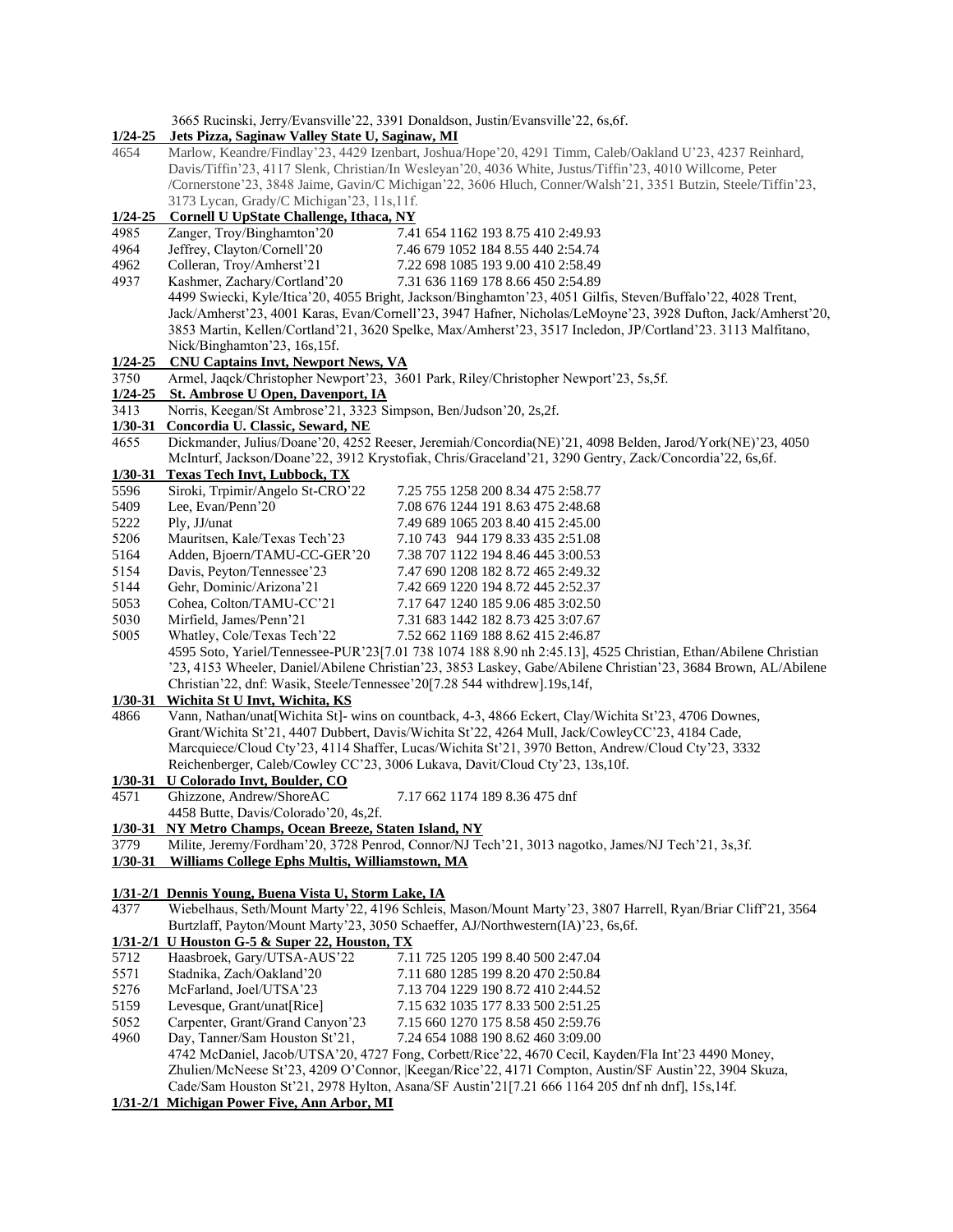- 5394 Black, Sam/Saginaw Valley St'20 7.08 649 1359 202 8.37 395 2:44.32
- 5242 Mahacek, Mason/Michigan'23 7.17 657 1042 196 9.00 475 2:42.26
- 5171 Baldwin, Heath/Michigan'23 7.39 660 1221 202 8.34 415 2:56.02
- 5023 Johnson, Michael/Louisville'22 7.14 644 1206 193 8.49 385 2:54.66 4568 Moss, Clay/Louisville'21, 3593 Henderson, Jesse/Miss St'22, dnf Oberhausen, Micah/Louisville'22[7.11 650 1419], 7s,6f.

#### **1/31-2/1 U North Dakota Open, Grand Forks, ND**

4794 Vetsch, Jack/N Dakota'22, 4763 Prenner, Jackson/U Mary'20, 3551 Casey, Tyler/U Mary'22, 3461 Hidani, Ben/N Dakota'23, 4s,4f.

# **1/31-2/1 Penn St National Open, University Park, PA**

No finishers! 2 starters, dnf: Wiggins, Cobe/Pitsburgh'21[7.25 610 1138 172 8.99 320 dns]

### **1/31-2/1 Principia Relays, Elsah, IL**

4471 Gause, Clayton/Mo ValleyU'21[7.38 645 964 204 9.30 360 3:19.34], 4342 Hackman, Hayden/C Methodiust'21, 4235 DeRousse, Mayson/Maryville'22, 4008 Readnour, Isaac/Maryville'23, 3654 Pauly, Jacob/unat, 3254 Wollerman, Nicholas/Greenville'22, 9s, 8f.

## **1/31-2/1 Warren Bowles Open, U Wisconsin-Stout, Menomonie, WI**

5325 Cooper, Dylan/Wisc-Eau Claire'20 7.28 668 1345 199 8.37 425 2:53.13 4850 Weaver, Marcus/Wisc-Eau Claire'23[7.58 657 1158 202 8.75 3:65 2:54.11], 4803 Schroedel, Abrahm/Wisc-Eau Claire'21[7.39 643 1184 193 9.13 435 3:06.50], 4445 Stegeman, Mitch/Wisc-Eau Claire'23, 4293 Chadwick, Casey/ Wisc-Eau Claire'22, 4162 Dupee, Caden/Minn-Duluth'23, 4129 Grulkowski, Alex/Wisc-Stout'21, 4090 Lorenz, Jed/ Wisc-Eau Claire'21, 4075 Barth, Mason/Wisc-Stout'23, 4042 Nicolai, Jack/Wisc-Eau Claire'23, 3937 Chromy, Eric/ Minn-Duluth'21, 3709 Wolf, Brenton/Wisc-River Falls'23, 3337 Fluno, Collin/Wisc-River Falls'21, 18s,14f

### **1/31-2/1 Wartburg College Select, Waverly, IA**

4455 Adeniyi, Sam/Simpson'20, 4417 Morel, Zach/Waldorf'23, 4380 Barrett, Riley/Wartburg'21, 4199 Greenwalt, Austin/Simpson(IA)'20, 4161 Heitz, Lucas/Central(IA)'23, 4083 Clossan, Dalton/Wartburg'22, 3639 Thompson, Nick/Central(IA)'22, 8s,7f.

# **1/31-2/1 Razorback Invt, U of Arkansas, Fayetteville, AR**

- 6114 Erm, Johannes/Georgia-EST'21 6.99 759 1456 196 8.03 480 2:36.02
- 6019 Tilga, Karel/Georgia-EST'22 7.18 742 1545 205 8.40 470 2:36.34
- 5994 Garland, Kyle/Georgia'23 6.95 737 1370 214 8.03 440 2:42.82
- 5885 Lawson, TJ/Kent St'20 7.03 745 1471 202 8.74 480 2:42.63 5664 Simulask, Kristo/Oklahoma-EST'22 7.11 716 1386 199 8.43 450 2:45.17
- 5631 Benkunskas/Edgaras/Kansas St-LTH'23 7.35 705 1408 205 8.38 460 2:48.40
- 5614 Booth, Aaron/Kansas St-NZL'20 7.12 714 1305 196 8.68 480 2:44.64
- 5181 Mally, Jacob/Kent St'21 7.26 669 1231 190 8.41 430 2:53.78
- 5159 Frank, Philip/Texas'22 6.99 644 985 187 8.36 410 2:38.77
- 4899 Edwards, Jason/Missouri/21[7.27 651 1282 190 8.95 450 3:15.21], 4825Edmonds, William/Okla St'22, 4658 Lee, Garrett/Purdue'22, 4488 Spejcher, Daniel/Arkansas'23[7.26 663 1411 181 8.29 nh 2:57.61], 4079 Vollmer, Max/Oregon-GER'23[7.02 700 1436 193 8.33 nh dnf], 3839 Fling, Jack/Okla St'23, dnf Ballengee, Markus/Arkansas'21[7.09 665 1395 190 withdrew]; Bhastekar, Etamar/Arkansas-ISR'21[7.10 657 1196 184 withddrew]; Darrough, Eli/Oklahoma'23[7.10 635 1137 169 withdrew]; Brendel, Tyler/Arkansas'20[7.13 645 1242 172 withdrew]; Martin, Isaiah/Purdue'22[7.28 711 1270 193 8.30 nh], 21s,15f,

#### **1/31-2/1 UNA Mountain T, Flagstaff, AZ**

4685 Turner, Rostam/OkanaganAC-CAN, 4602 Collier, Peter/Toronto-CAN, 4489 Zuber, Karl/Grand Canyon'21, 4482 Lufkin, Tyler/Redlands'20, 4207 Waters, Jason/Redlands'21, 4101 Koch, James/Grand Canyon'22, 6s,6f.

# **1/31-2/1 Tufts Smith-King Invt, Medford, MA**

4782 Allan, Jack/Brandeis'20[7.41 665 1171 187 8.61 370 3:00.8], 4438 Stein, Ben/Tufts'22, 4344 Patten, Riley/Tufts'22, 4283 Rosewell, Carter/Tufts'23, 4258 Ingoldsby, Hudson/Wheaton (MA)'21, 4218 Morris-Evans, Dionysus/Brandeis ' '22, 4214 Sifferlen, AndrewWPI'23, 4162 Digman, Adam/Fitchburg St'23, 4003 Koch, Evan/Bates'23, 3445 Evans, Garrett/Bates'22, 3420 Killiany, Collin/Wentworth'22, 3346 Army, Christian/Wentworth'23, 3260 Showan, Christopher/WPI'23, 15s,13f.

#### **1/31-2/1 UMES Invt, Princess Anne, MD**

- 4223 Bunyard, Grant/HowardCC'23, 4134 Goslee, Josh/UMES'22, 2s,2f,
- **1/31-2/1 Jack Johnson Invt, U Minnesota, Minneapilis, MN**
- 5651 Lorbeck, Zach/Wisconsin'20 6.89 706 1418 206 8.42 440 2:59.93
- 5539 Frid, Teddy/Minnesota'20 7.77 687 1182 197 8.18 480 2:49.04
- 5530 Ose, Ben/Minnesota'20 7.01 675 1173 191 8.38 520 2:54.16

 4616 Johnson, Jordan/St Thomas'20, 4546 Herkert, Max/Wisconsin'23, 4501 Lubarski, Wyatt/unat[Minnesota] 4388 Cvetnic, Noah/Minnesota'23[7.23 615 1129 206 9.78 290 3:02.58],4376 Teynor, Evan/St Thomas'21, 4258 Braaten, Evan/St Thomas'23, 4232 Klimpke, Ben/N Dakota St[7.15 697 1187 188 8.86 nh 3:15.17], 4170 McManamon, Conor/unat[Minnesota], 4102 Amborn, Cade/Wisconsin'23[7.49 656 1254 191 8.71 nh 3:17.65], 4074 Probst, Drew/St Thomas'22, 3931 Cullen, Tyler/St Thomas'22, Dnf: Ziemek, Zach/adidas[6.96 715 1457 206=3369]